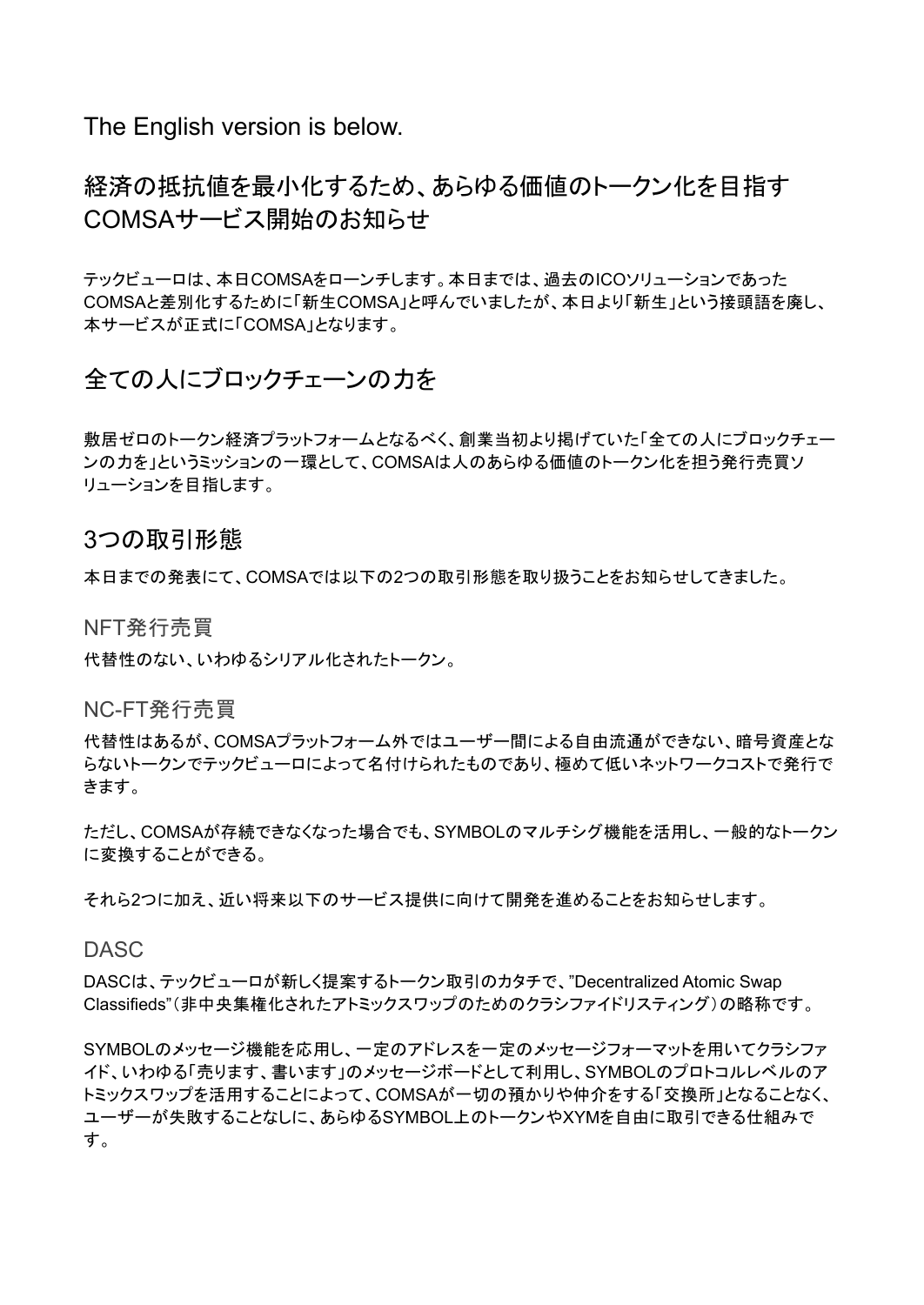近い将来、SYMBOL上に法定通貨のステーブルコインのほか、BTC、ETHといった暗号資産にペッグさ れたトークンなどが流通する日が来れば、COMSAはそれらを自由にユーザー間で取引できる入口とな ります。

NC-FTと同様に、たとえCOMSAが存続できない事態になったとしても、クラシファイドのフォーマットは公 開され、オファーは全てチェーン上に記録できるため、ユーザーは特定のアドレスを自由にトークン交換 の場として利用し続けることができます。

COMSAは、これら3形態の取引をまとめ、SYMBOL上の取引の利便性を高めたインターフェイスとして の存在意義を持ちます。

しかし、単なるマーケットへの入り口だけとして存在するだけでは、あらゆる個人価値をトークン化し、世 に広める役割は担えません。

### クリエーター・エンドーサー・ガーディアンの三位一体

そこで、COMSAでは「創る、広める、守る」の3つの役割を分割し、コミュニティが自律的にそれらを自由 に分担しながらトークン経済を広げる仕組みを提供します。

クリエイター(創る)

既存のNFT市場などでは、技術的リテラシーに長けたクリエイターが多大な先行利益を享受しています。

しかしCOMSAでは、それらクリエイターに技術的知識がなくとも、スマートフォン一つで映像、写真、音 声、文章といったコンテンツをトークン化し、販売開始することができます。

一般的なNFTなどでは、ブロックチェーン上の権利とコンテンツ自体が分離しているにも関わらず、 COMSAでは全てのコンテンツ自体がブロックチェーン上に焼き付けられ、永続的に記録されます。

エンドーサーTM (広める)

実際のアート市場にキュレーターやギャラリーが存在するように、例え自らが作品を生み出さなくとも、そ れらを買い手とつなぐという重要な役割を担える人々がCOMSAでも活躍できるようにしました。

COMSAでは、エンドーサーが支援することによって、たとえクリエイターがネットワークフィーとなるXYM を保有しておらずとも、作品をトークン化することができます。

これは、SYMBOLにプロトコルレベルで実装されている、第三者がネットワークフィーを建て替えられると いう特徴の賜物です。

また今後は、クリエイターがエンドーサーを選定し、承認し、任命できる機能を追加して参ります。

これにより、クリエイターは創作に専念し、相性の良いエンドーサーがその認知を高め、売れた際には売 上の一部を受け取るという分業が実現します。

ガーディアン

非中央集権化された市場では、そもそも従来の監視やユーザー保護といった中央集権による手法が通 用せず、純粋な自己責任の世界であることも、ようやく一般的に周知されてきました。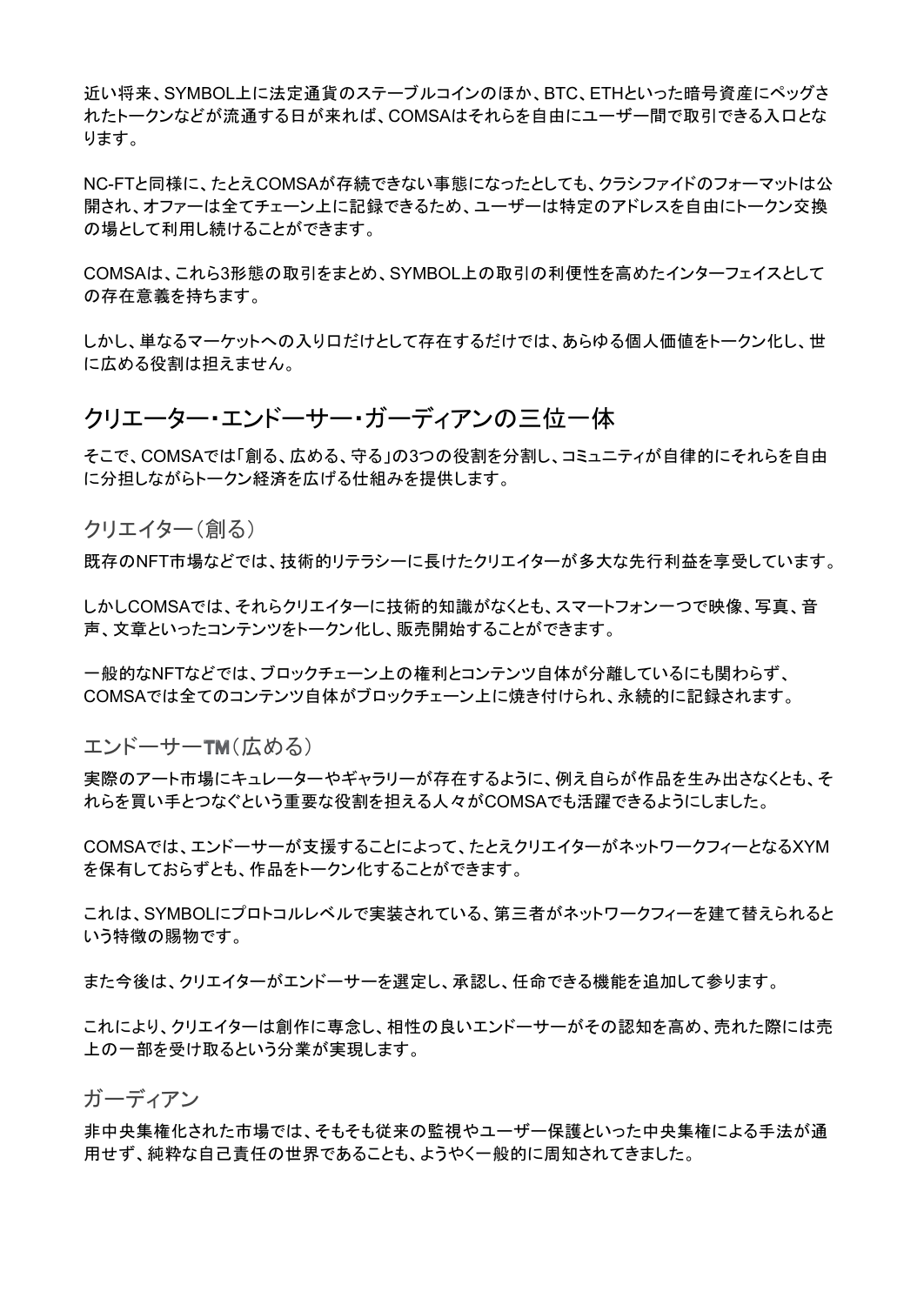また、ブロックチェーンの分野は、皆様がもう経験されてきたように、先端の専門家でさえも意見の相違 が生じるような分野であり、技術と市場の発展に法の整備も追いつかず、ビジネス上はっきりとした線引 きで判断できない状況が多々あります。

それに加え、不正の手法も高度化・多様化し、それを取り締まる側とのイタチごっこが続いています。

COMSAでは、そういった不正を見抜く、不正による消費者の被害を未然に防ぐ、といった役割もコミュニ ティによって担い、それに対してインセンティブを用意することによって、集合知による消費者保護を目指 します。

以上、これら3つの役割が三位一体となって、トークン市場を創り、盛り上げていく場としてCOMSAの機 能拡充をしていくことにより、暗号資産もしくは証券とならない、あらゆるトークンを売買できるインターフェ イスとなり、経済抵抗値の最小化を目指します。

#### 価値創造の基盤として

COMSAでは、通常の交換所などとは異なり、一切のトークンを預かることもなく、ユーザーが秘密鍵を 握ったままという、いわゆるウォレットサービスのひとつと言えます。

ようするに、COMSAユーザーが保有する資産は、テックビューロの一存では取り上げたり、移動したり、 消したりすることは不可能であり、絶対の所有権がプロトコルレベルで保証されます。

巷に溢れるNFT関連事業のほぼ全てが単なるキュレーションや取次ビジネスにすぎない中、SYMBOL のコアとなるCataplutエンジンに長年の投資を実施し、機能策定などから関わってきたテックビューロは、 NFTを単なる一つの通過点としてみており、COMSAをそれをも取り込んだ価値創造の基盤とすべく尽力 して参ります。

また、先述のDASC実装に加えて、それに次いでmijinのプライベートチェーンを併用すれば、ユーザーは 同じ秘密鍵を用いて、極めて低コストなブロックチェーン上にもトークンを発行・流通することができます。

今後は店舗ポイントといったような、コストがかかる永続的なチェーンへの登記が必要のないブロック チェーンアセットをmijin上で発行し、手数料をゼロにすることによって、中小企業が今までコストをかけて 使ってきたポイントASPのようなサービスの抵抗値をゼロに近づけることを目指します。

そうすることによって、プライベートチェーンの有効性を自ら証明するとともに、COMSAとしては、暗号資 産や証券とならないあらゆるトークンに加え、中小企業が発行するポイントといったようなあらゆる価値 を、自由にトークンとして発行し、クロスオーバー取引できる価値創造基盤を実現できると考えておりま す。

本日から始まるCOMSAは、暗号資産交換所、証券取引所とならないまま実現するためにテックビューロ が考えた、価値創造交換基盤の最新のカタチです。

2022年度はSYMBOLとmijinの活用により、パブリックチェーンとプライベートチェーンを融合した、ハイブ リッドチェーン実装とも言える先進例となり、それぞれの特徴を活かして、できる限りの経済抵抗値最小 化を試みます。

全ての人々のあらゆる価値をトークン化し、流通させるための敷居を限りなくゼロに近づければ、全く新 しい世界が見えてくるはずです。そのためには、これを読む全ての人たちにトークン経済の一部となって いただく必要があります。テックビューロの当面のミッションのひとつは、COMSAの利便性を限りなく高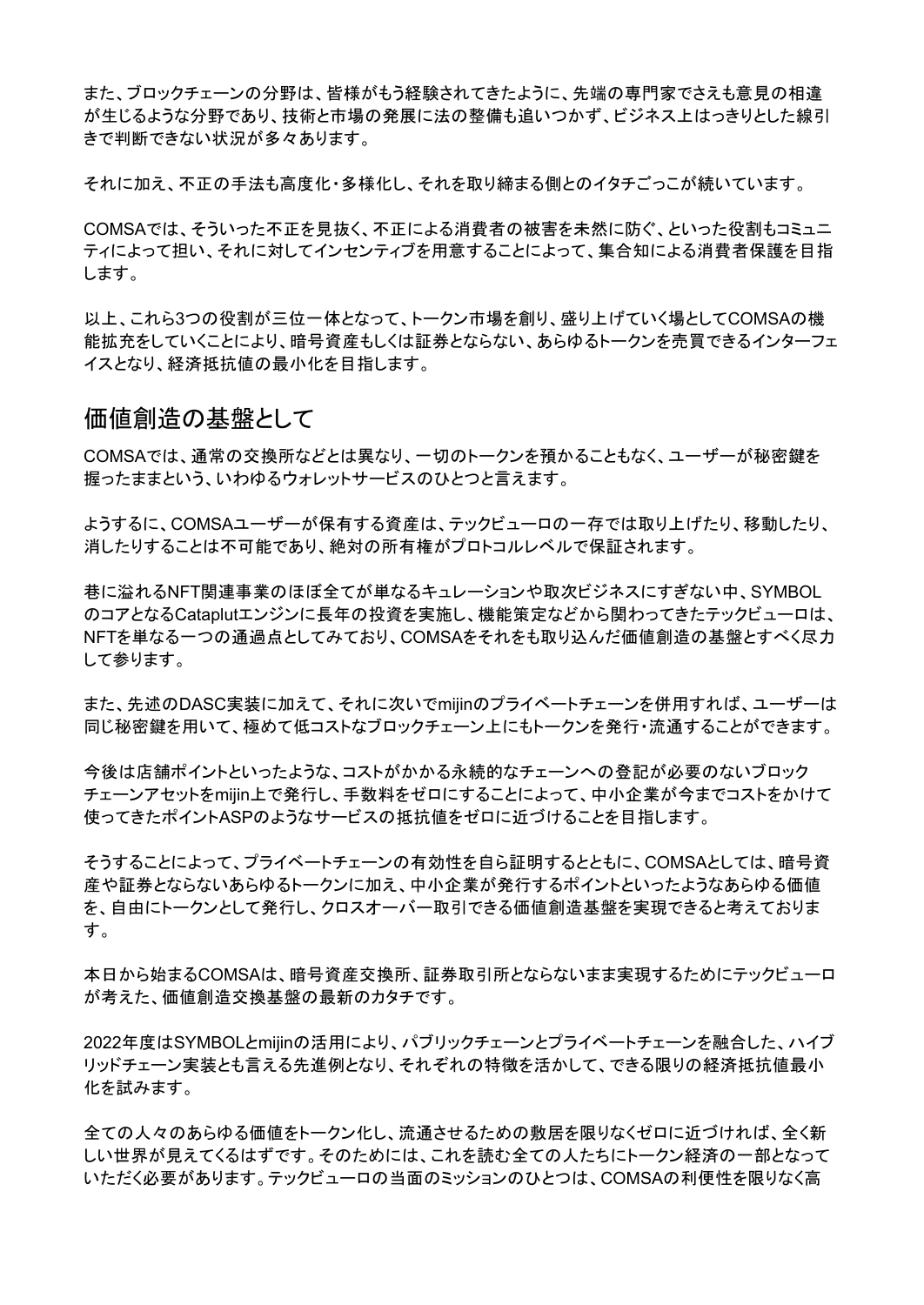め、ブロックチェーンの利用を、その存在も知らないままに最大化することですが、COMSAがそのマイル ストーンへの近道と考えております。

さまざまなブロックチェーンプロジェクトで、さまざまな最新技術が試されている時代ですが、本日始まる COMSAはもうすでに実験ではなく、Catapultコアによって実現するブロックチェーン最新技術が実用化さ れた姿であり、今からあなた自身も使えます。

そしてCOMSAトークンは、COMSAを通して流通するあらゆる価値と交換できる基軸暗号資産として、 テックビューロは今後もその発展に注力して参ります。

> テックビューロ株式会社 代表取締役 朝山貴生

# Announcing the launch of COMSA, a service that aims to tokenize any value in order to minimize the resistance level of the economy

Tech Bureau is pleased to announce the launch of COMSA today. Until today, we called it the "new COMSA" to differentiate it from COMSA, our past ICO solution, but starting today, we will abolish the prefix "new" and this service will officially become "COMSA".

# The Power of Blockchain for All

As a part of our mission to "bring the power of blockchain to everyone", COMSA aims to be a tokenization solution for all kinds of human values.

# Three types of transactions

In the announcement to date, COMSA has announced that it will handle the following two types of transactions

NFT issuance trading

Non-substitutable, so-called serialized tokens.

### NC-FT issuance trading

A non-crypto asset token with substitutability but no free circulation outside the COMSA platform, named by Tech Bureau, which can be issued at very low network cost.

However, even if COMSA is no longer viable, it can be converted into a general token by utilizing SYMBOL's multi-sig function.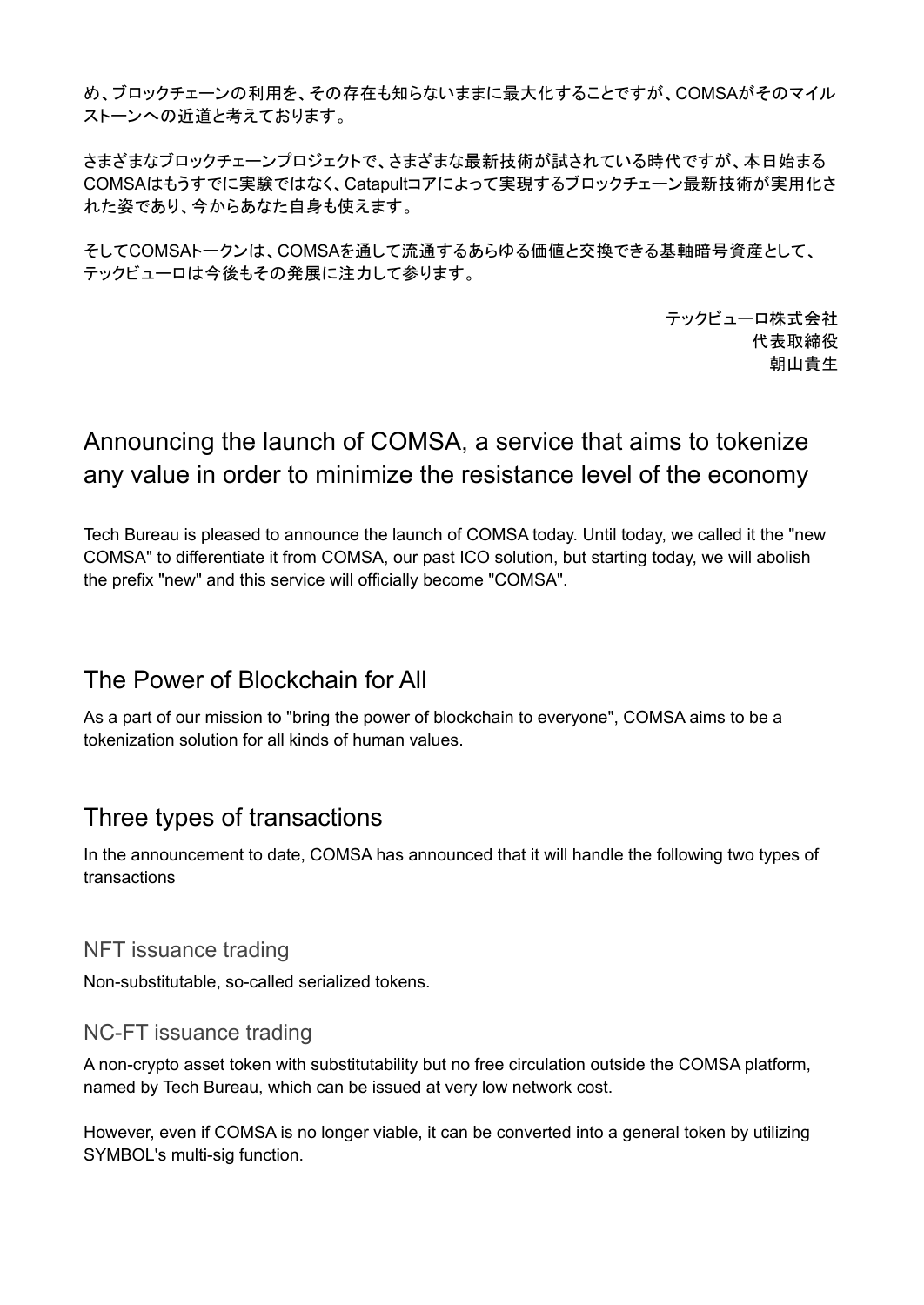In addition to those two services, we are pleased to announce that we will be developing the following services to be provided in the near future.

### DASC

DASC is a new form of token trading proposed by Tech Bureau, and is an abbreviation for "Decentralized Atomic Swap Classifieds" (Classified Listings for Decentralized Atomic Swaps This is an abbreviation for "Decentralized Atomic Swap Classifieds.

By applying SYMBOL's messaging functions, a certain address can be classified using a certain message format as a message board showing "I want to buy or sell". By utilizing SYMBOL's protocol-level atomic swap, users are able to freely trade any token or XYM on SYMBOL without the user making any mistakes, without COMSA becoming an "exchange" that takes deposits or acts as an intermediary.

When the day comes in the near future when staplecoin as well as tokens pegged to crypto assets such as BTC and ETH are circulating on SYMBOL, COMSA will be the gateway to freely trade them among users.

As with NC-FT, even if COMSA becomes unsustainable, the classified format will be public and all offers can be recorded on the chain, so users can continue to use a particular address as a place to freely exchange tokens.

COMSA brings together these three forms of transactions and has significance as an interface that enhances the convenience of transactions on SYMBOL.

However, COMSA cannot play the role of tokenizing and disseminating all kinds of personal values if it only exists as a gateway to the market.

# The trinity of creator, endorser, and guardian

COMSA will divide the three roles of creator, endorser, and guardian, and provide a mechanism for the community to autonomously share these roles and expand the token economy.

### Creators (Creating)

In the existing NFT market, creators who are technologically literate are the ones who benefit the most.

However, with COMSA, creators can tokenize and start selling video, photo, audio, and text content with a single smartphone, even if they do not have technical knowledge.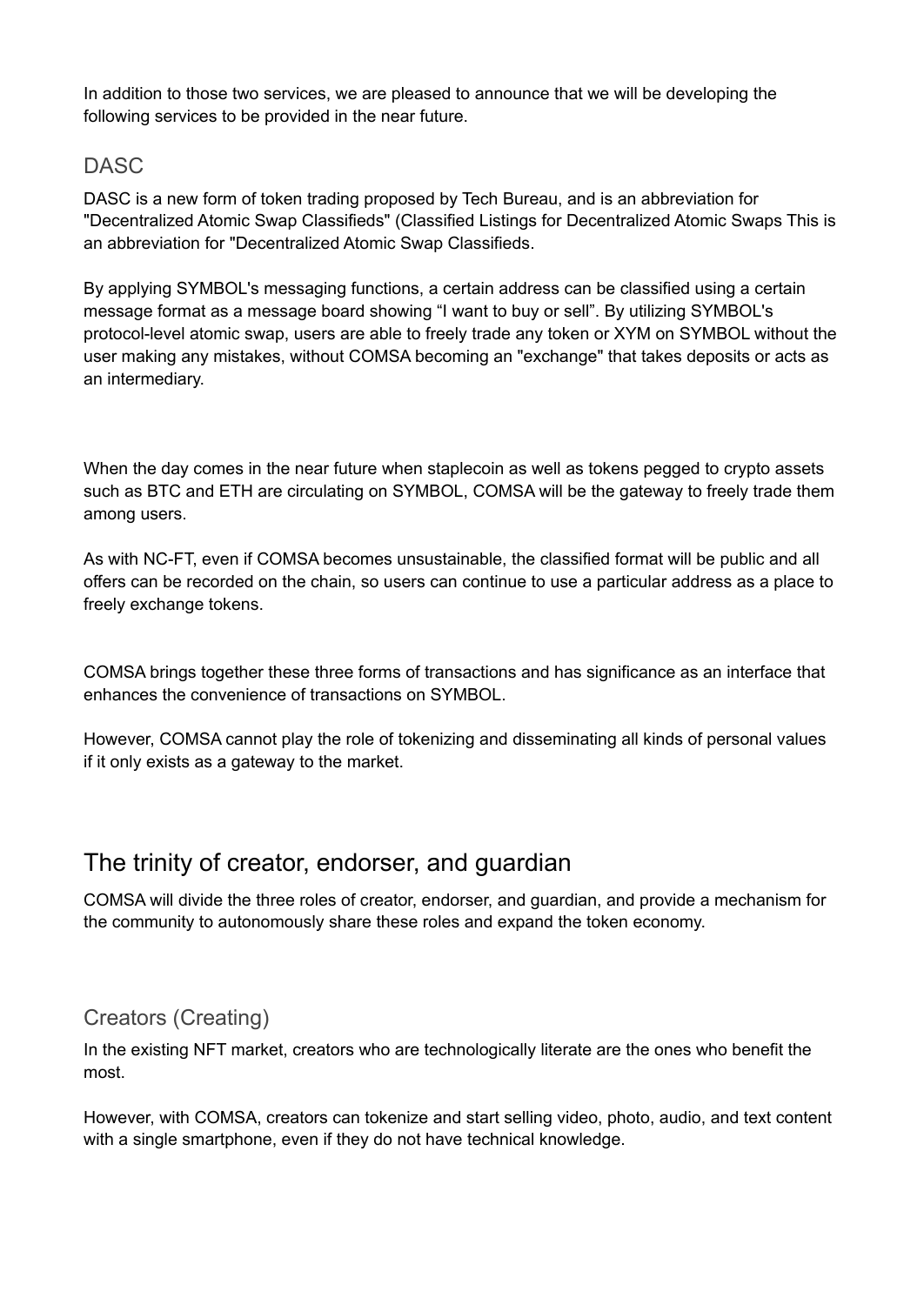In COMSA, all the content itself is baked into the blockchain and recorded permanently, even though the rights on the blockchain and the content itself are separated in common NFTs.

#### EndorserTM (Spread the word)

Just as there are curators and galleries in the real art market, COMSA allows people to play an important role in connecting artworks with buyers, even if they don't create them themselves.

COMSA allows creators to tokenize their works with the help of endorsers, even if they do not have XYM as a network fee.

This is a result of the protocol-level implementation of SYMBOL, which allows third parties to rebuild network fees.

In the future, we will also add the ability for creators to select, approve, and appoint endorsers.

This will allow for a division of labor where creators can focus on their creations, while endorsers who are a good fit will increase their visibility and receive a portion of the sales when they sell.

### Guardian

It is finally becoming generally accepted that in a decentralized marketplace, traditional centralized methods of monitoring and user protection do not work in the first place, and that it is a world of pure self-responsibility.

In addition, as you have already experienced, the field of blockchain is one in which even the most advanced experts disagree, and there are many situations in which it is not possible to draw a clear line of business judgment because laws have not caught up with the development of technology and markets.

In addition to this, the methods of fraud are becoming more sophisticated and diverse, and there is an ongoing weasel-war with those who crack down on them.

COMSA aims to protect consumers through collective knowledge by providing incentives for the community to play a role in detecting such fraud and preventing consumer damage caused by fraud.

By combining these three roles, COMSA will become an interface for trading all types of tokens that are not cryptographic assets or securities, with the aim of minimizing economic resistance.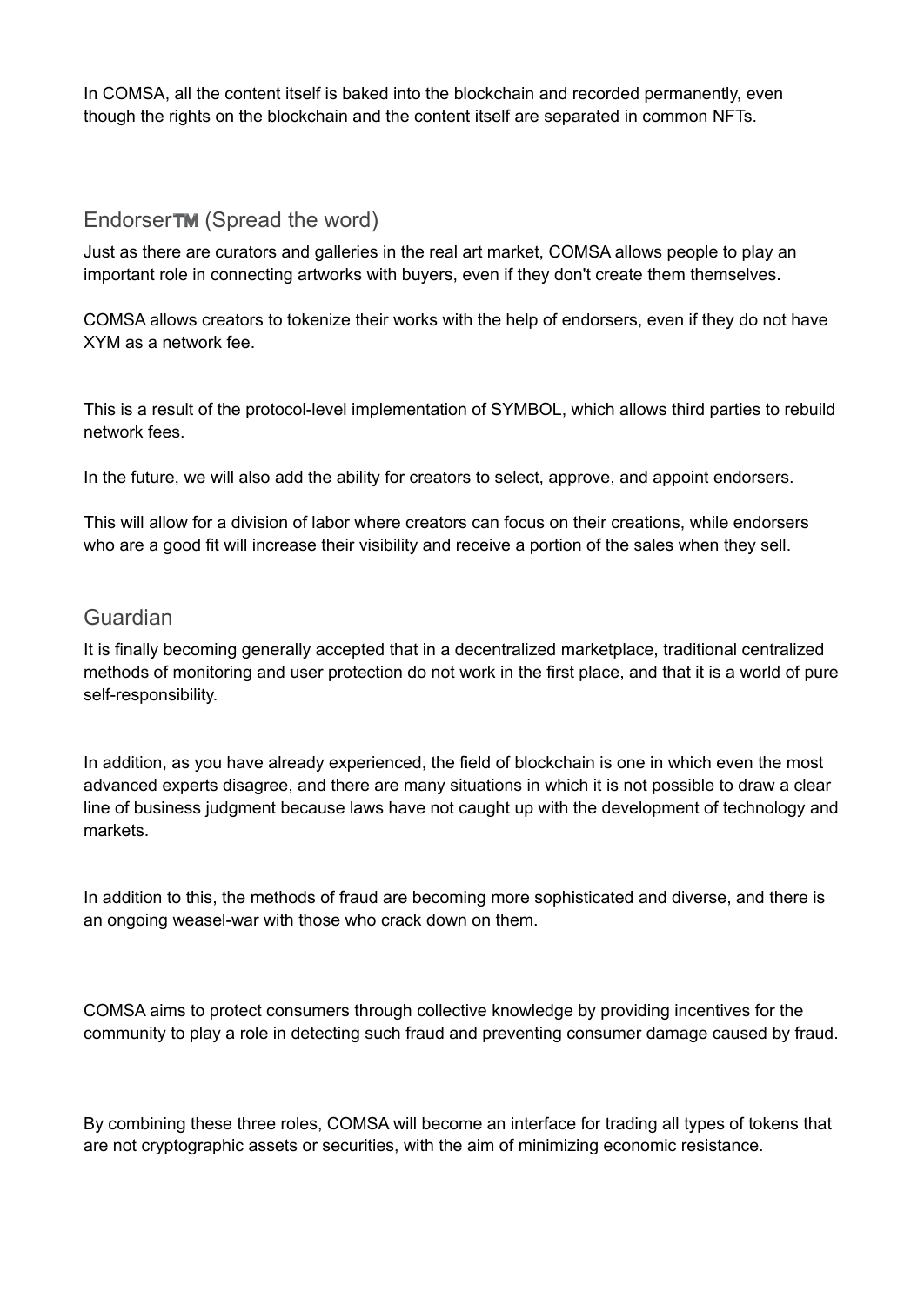# As a foundation for value creation

Unlike conventional exchanges, COMSA is a wallet service where the user does not keep any tokens and keeps the private key.

In other words, the assets held by COMSA users cannot be taken away, moved, or deleted by Tech Bureau, and absolute ownership is guaranteed at the protocol level.

While almost all NFT-related businesses are mere curation and agency businesses, Tech Bureau, which has invested for many years in the Cataplut engine, the core of SYMBOL, and has been involved in the development of its functions, sees NFT as a mere transit point, and sees COMSA as a way to create value that incorporates it. We are committed to making COMSA the foundation for value creation that incorporates NFT.

In addition to the aforementioned DASC implementation, the mijin private chain will also allow users to issue and distribute tokens on an extremely low-cost blockchain using the same private key.

By issuing blockchain assets on mijin that do not need to be registered in a costly permanent chain, such as store points, and by reducing the fees to zero, we aim to reduce the resistance of services such as point ASP that small and medium-sized businesses have been using at great cost to date to near zero. By doing so, the private chain will be able to provide a better service.

By doing so, COMSA will be able to prove the effectiveness of the private chain and realize a value creation infrastructure where any value such as points issued by SMEs can be freely issued as tokens and traded cross-over, in addition to any token that is not a crypto asset or security. We believe that we can realize a value creation infrastructure.

COMSA, which starts today, is the latest form of value creation exchange platform that Tech Bureau has come up with in order to realize without becoming a crypto asset exchange or a stock exchange.

In 2022, by utilizing SYMBOL and mijin, it will be an advanced example of a hybrid chain implementation, combining public and private chains, and will attempt to minimize economic resistance as much as possible by utilizing the characteristics of each.

If the threshold for tokenizing and circulating all kinds of value for all people can be reduced to as close to zero as possible, we will see a whole new world. For this to happen, we need everyone reading this to become a part of the token economy. One of Tech Bureau's immediate missions is to